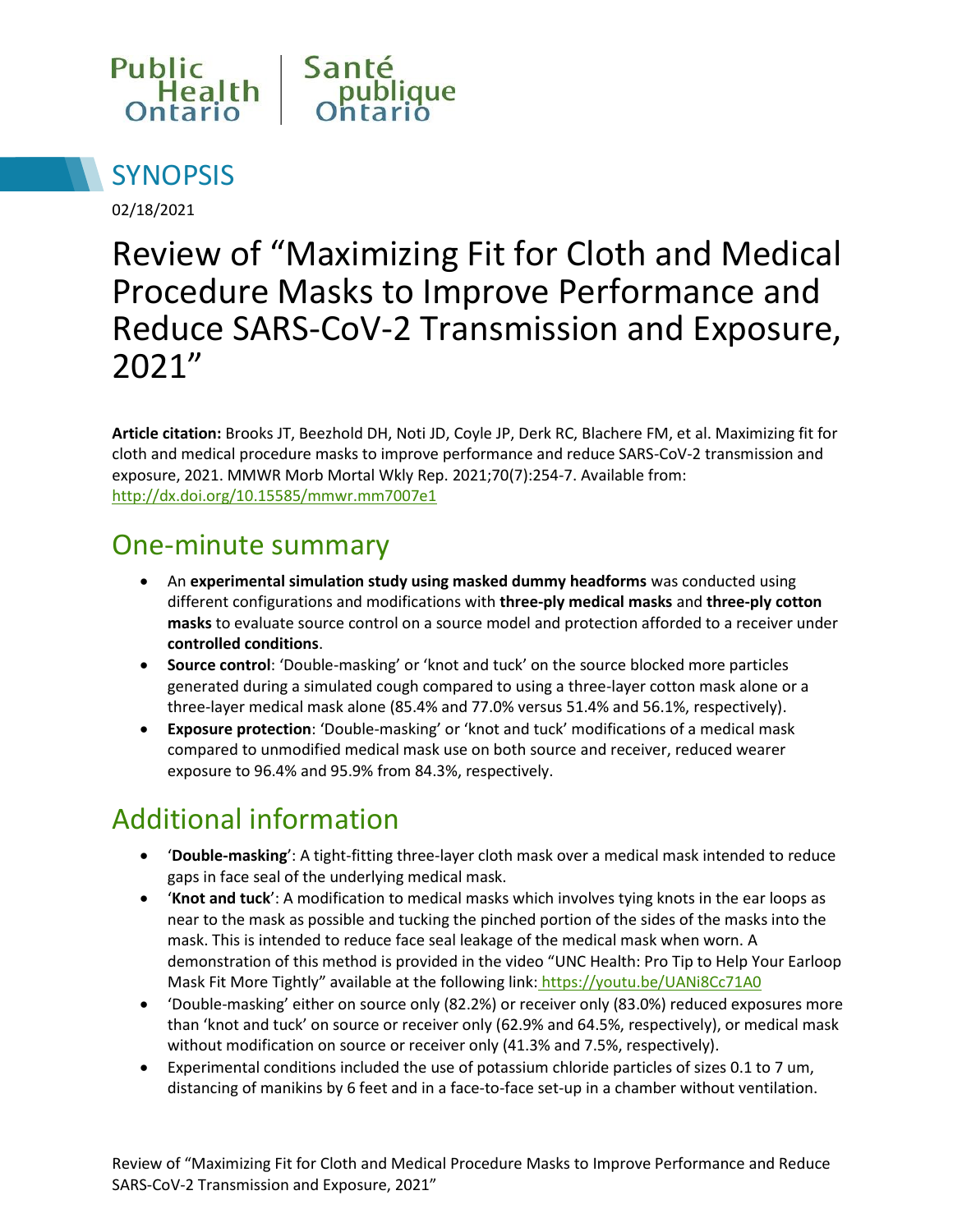- Limitations noted by authors were:
	- Manikins may not represent human physiological conditions and the simulated environment may not predict real-world efficacy.
	- Comfort, visibility and breathability of configurations were not assessed.
	- 'Knot and tuck' may not be viable for individuals with larger faces as the modification may not cover both the nose and mouth.
	- The following experiments were not conducted: three-layer cotton masks on source and receiver; cloth on cloth 'double-masking'; medical mask on cloth 'double-masking'; medical mask on medical mask 'double-masking'.
	- The results are not generalizable to individuals with facial hair or children (i.e. implications for fit in these groups).
	- Only one type of medical mask and one type of cloth mask was used; therefore, results cannot be generalized to all makes and models of medical masks and cloth masks.
- Masking measures must also be paired with measures such as physical distancing, avoiding crowds and poorly ventilated indoor spaces, and good hand hygiene

### PHO reviewer's comments

- 'Double-masking' and 'knot and tuck' of both source and receiver had similar exposure reductions. 'Double-masking' adds additional layers of filter material and improves the fit of the medical mask underneath the cloth mask, while 'knot and tuck' only improves the fit of the medical mask without adding additional layers of filter material. It is therefore not clear whether the layers of the cotton mask while 'double-masking' improves filtration or if the improved fit of the medical mask is solely responsible for the added exposure reduction compared to a medical mask without modifications. If the added layers of the cloth mask have no appreciable additional benefit to reduce exposure, then the cloth mask chosen for 'double-masking' should be based on its ability to improve the fit of the medical mask, rather than its filtration properties. Further, if the added layers have no benefit, then tests including mask fitters and braces used with medical masks could be conducted to overcome the limitation of 'knot and tuck' for individuals with larger faces.
- The authors suggest that the observed reduction in aerosol transmission would reduce COVID-19 transmission; however, this is an assumption that the observations are generalizable to "real world" settings. Where a tighter fit may be achieved, issues such as wearer discomfort and breathability may increase adjustments to the fit and reduce compliance, both of which may undermine the reduction in aerosol observed.
- Further experiments should be conducted to compare mask fitters and braces under the same conditions for use with reusable cotton masks to determine whether similar source control and exposure reduction may be achieved to reduce the environmental burden of disposable mask use by the public.
- Additionally, observational/epidemiologic studies on populations who use these modifications versus those who do not may further uncover if the observations are relevant to disease transmission.
- This experimental study highlights advantages of proper mask fit to increase the amount of air that is filtered in reducing exposure to aerosols.